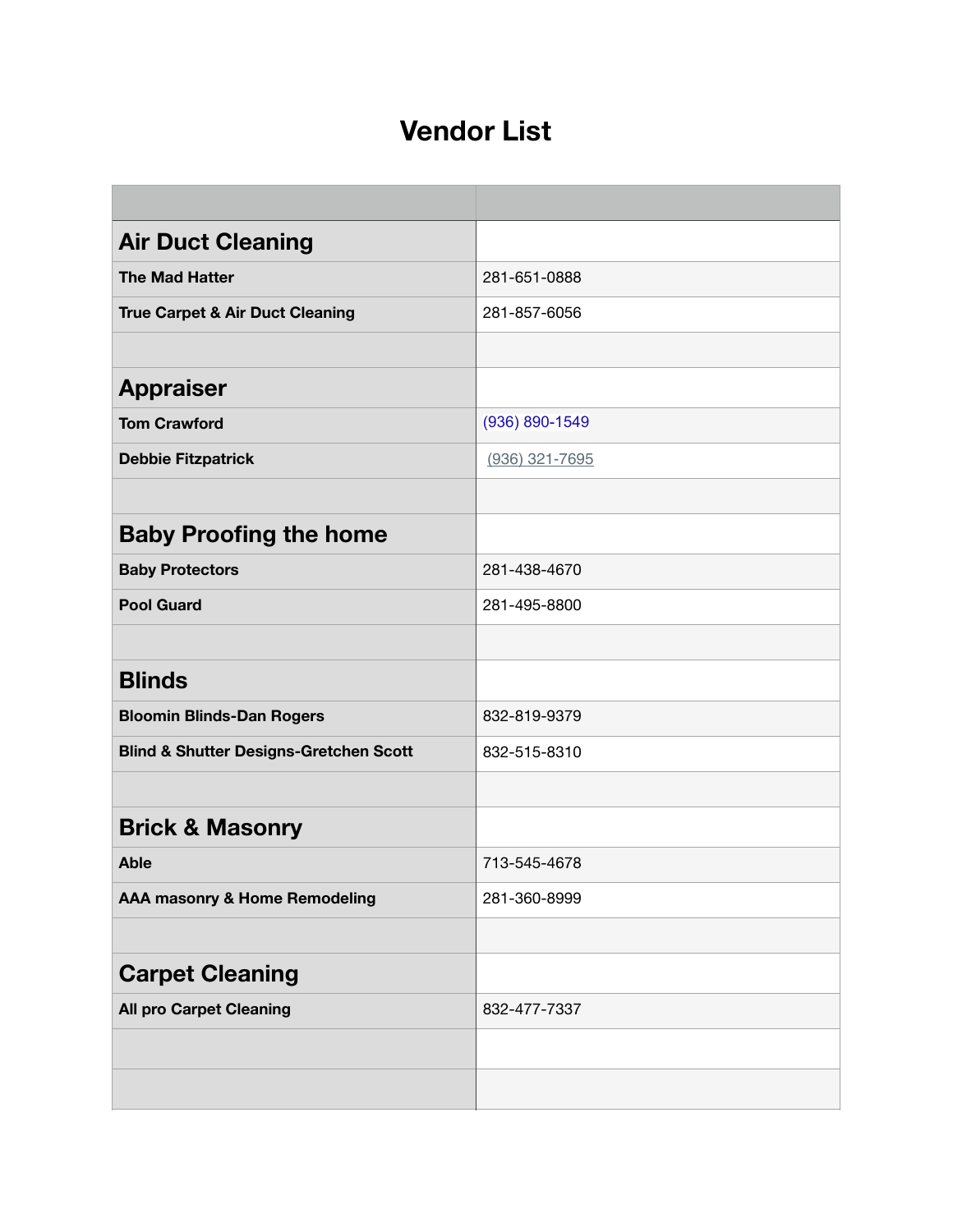| <b>Designers &amp; Decorators</b>        |                |
|------------------------------------------|----------------|
| <b>Awesome interiors</b>                 | 832-594-6335   |
| <b>Decorating Den</b>                    | 281-353-0133   |
| <b>House Sweet It is</b>                 | 281-298-6444   |
| <b>Second Glance Design LLC</b>          | 281-785-8229   |
|                                          |                |
| <b>Donations</b>                         |                |
| <b>Goodwill</b>                          | 281-292-7928   |
| <b>Something Special Women's Center</b>  | 281-292-0443   |
|                                          |                |
| <b>Electrician</b>                       |                |
| <b>Christopher McGinley</b>              | 832-381-4283   |
| <b>Abash Services</b>                    | 281-367-9362   |
| <b>Blaes Electric</b>                    | 281-367-4193   |
| Journeyman Electrician-Bill Holmes       | 832-347-8418   |
| <b>Mister Sparky Electrical</b>          | 281-318-1055   |
|                                          |                |
| <b>Fence</b>                             |                |
| The Woodlands Fence pros                 | (281) 631-3523 |
|                                          |                |
| <b>Fire &amp; Water Home Restoration</b> |                |
| Serv pro                                 | 281-219-8181   |
|                                          |                |
|                                          |                |
|                                          |                |
|                                          |                |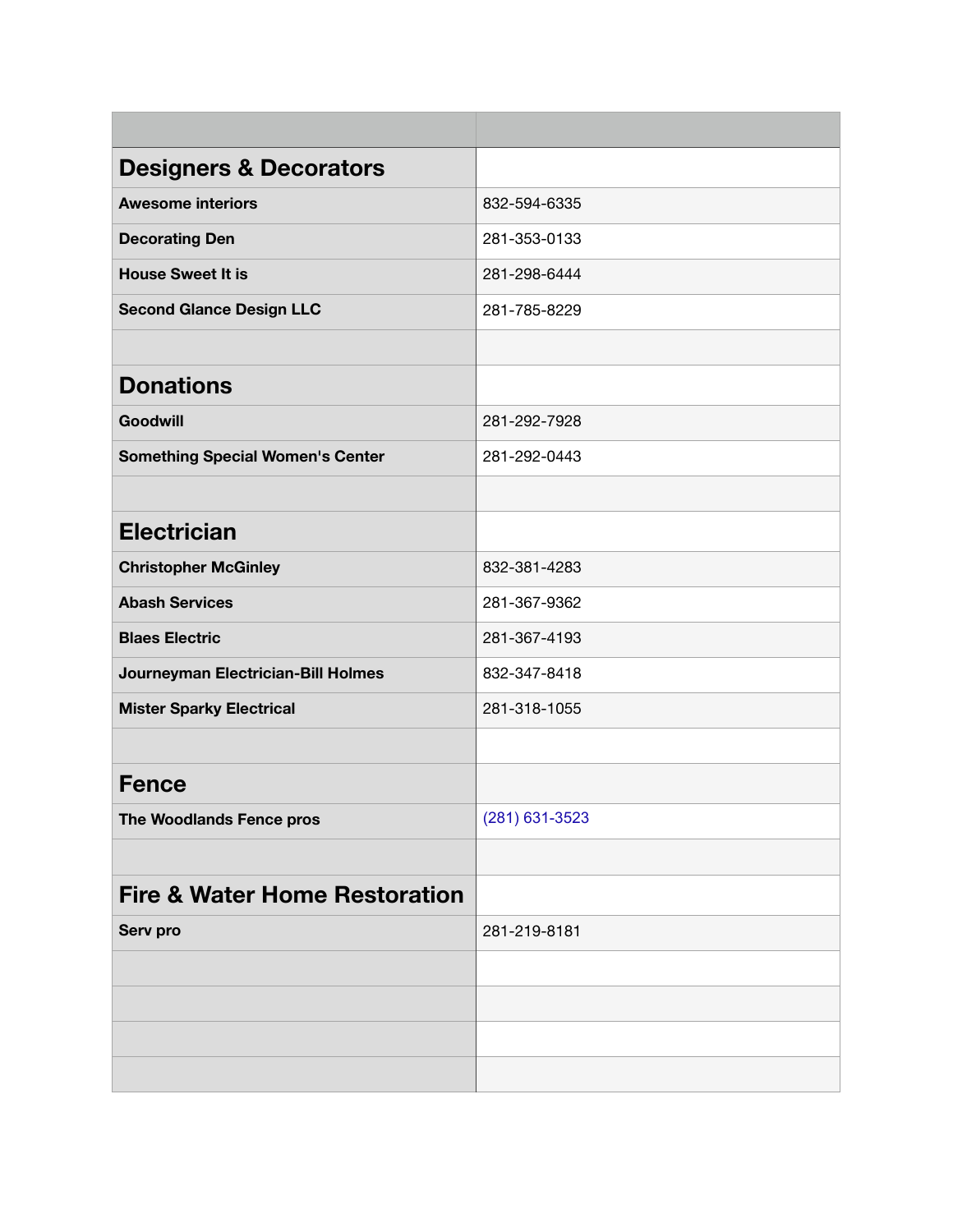| <b>Floor Cleaning Services</b>            |              |
|-------------------------------------------|--------------|
| <b>Carpet Cleaning</b>                    | 832-791-4210 |
| <b>Kiwi Carpet Cleaning</b>               | 713-595-0446 |
| <b>McGinnis Carpet Cleaning</b>           | 281-219-8181 |
|                                           |              |
| <b>Flooring installation</b>              |              |
| <b>Floor Coverings international</b>      | 832-321-3509 |
| <b>Color Interiors</b>                    | 281-356-2078 |
| <b>Tim Lawrence</b>                       | 281-364-0000 |
|                                           |              |
|                                           |              |
| <b>Founation Repair</b>                   |              |
| Perma pier Foundation Repair-Cameron hole | 281-682-3012 |
|                                           |              |
|                                           |              |
| <b>Granite Countertops</b>                |              |
| Andy's Granite Counter-Salvador Ruiz      | 281-914-2198 |
|                                           |              |
|                                           |              |
| <b>Home Staging</b>                       |              |
| <b>Blythe Kirkwood homes</b>              | 281-803-9151 |
| Laura Landesman                           | 281-475-9661 |
|                                           |              |
|                                           |              |
|                                           |              |
|                                           |              |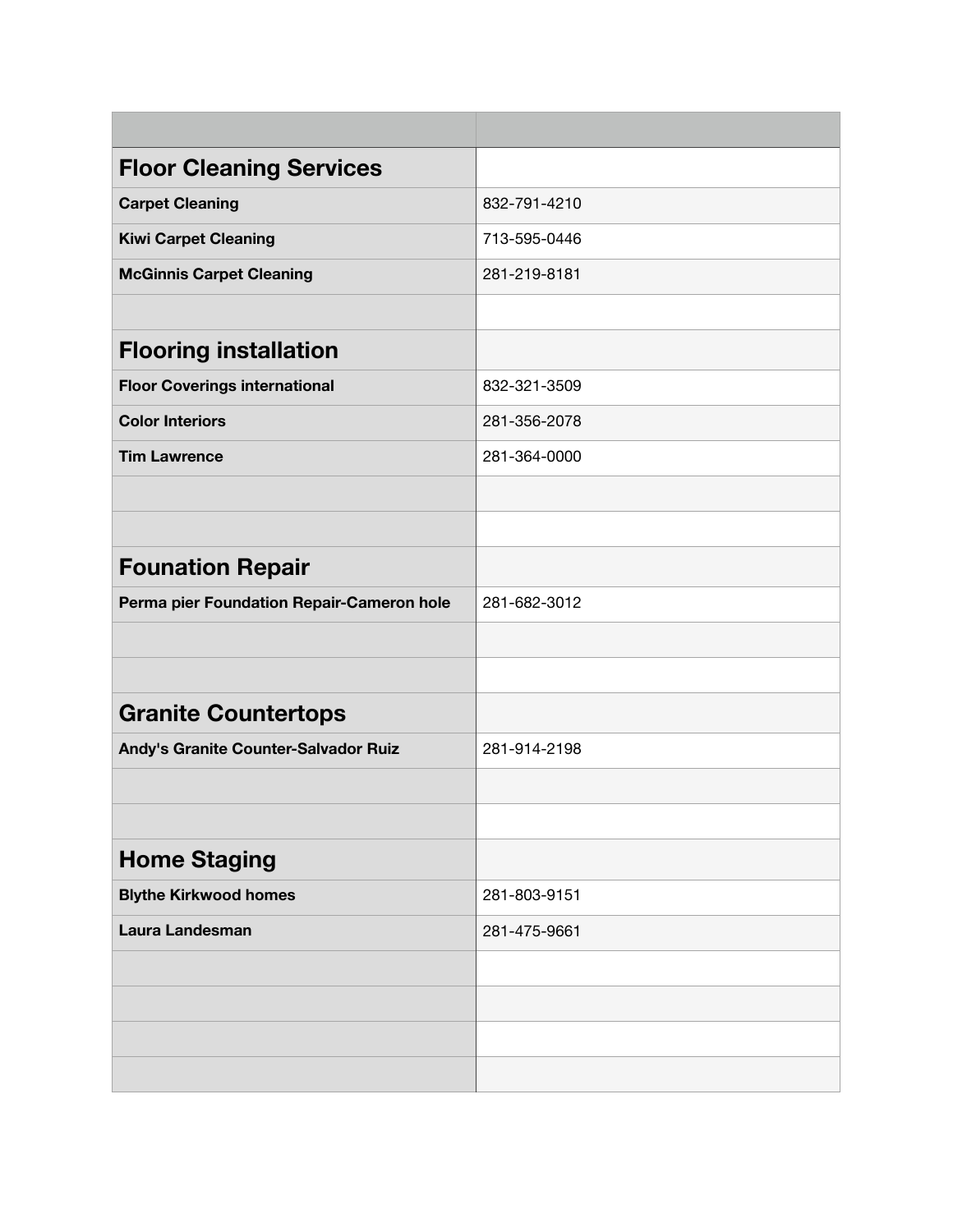| <b>Home Theater</b>                             |                |
|-------------------------------------------------|----------------|
| <b>Define Audio Video</b>                       | 713-714-6204   |
| <b>Home Entertainment inc</b>                   | 281-296-6600   |
| <b>Texas home Theaters</b>                      | 281-681-1373   |
|                                                 |                |
| <b>HVAc</b>                                     |                |
| <b>Suncoast HVAC</b>                            | 281-362-7774   |
| <b>Hal Watsons</b>                              | 281-367-2655   |
| <b>Larkins Air &amp; Heating</b>                | 281-367-7996   |
| <b>North point Air</b>                          | 281-367-3611   |
| <b>Johnny Traylor</b>                           | 281-935-6970   |
|                                                 |                |
| <b>Garage Door Service</b>                      |                |
| <b>Jays Garage Doors-Bart Howlett</b>           | 832-259-4402   |
|                                                 |                |
| <b>Inspectors</b>                               |                |
| <b>Provantage inspections lee Using</b>         | 936-900-3421   |
| <b>Russell Johnson Distinguished inspection</b> | 281-793-0971   |
| <b>G&amp;H Inspections</b>                      | 281-363-0407   |
| <b>Homestead inspections</b>                    | 281-358-2803   |
| <b>Clint Simon Sherlock</b>                     | (281) 639-0651 |
| Mike Weible master craft inspection             | (281) 635-0298 |
| <b>Matt Brandins Texas Edge</b>                 | (832) 206-9949 |
| <b>Insurance</b>                                |                |
| <b>The Kimball Group</b>                        | 281-719-9311   |
|                                                 |                |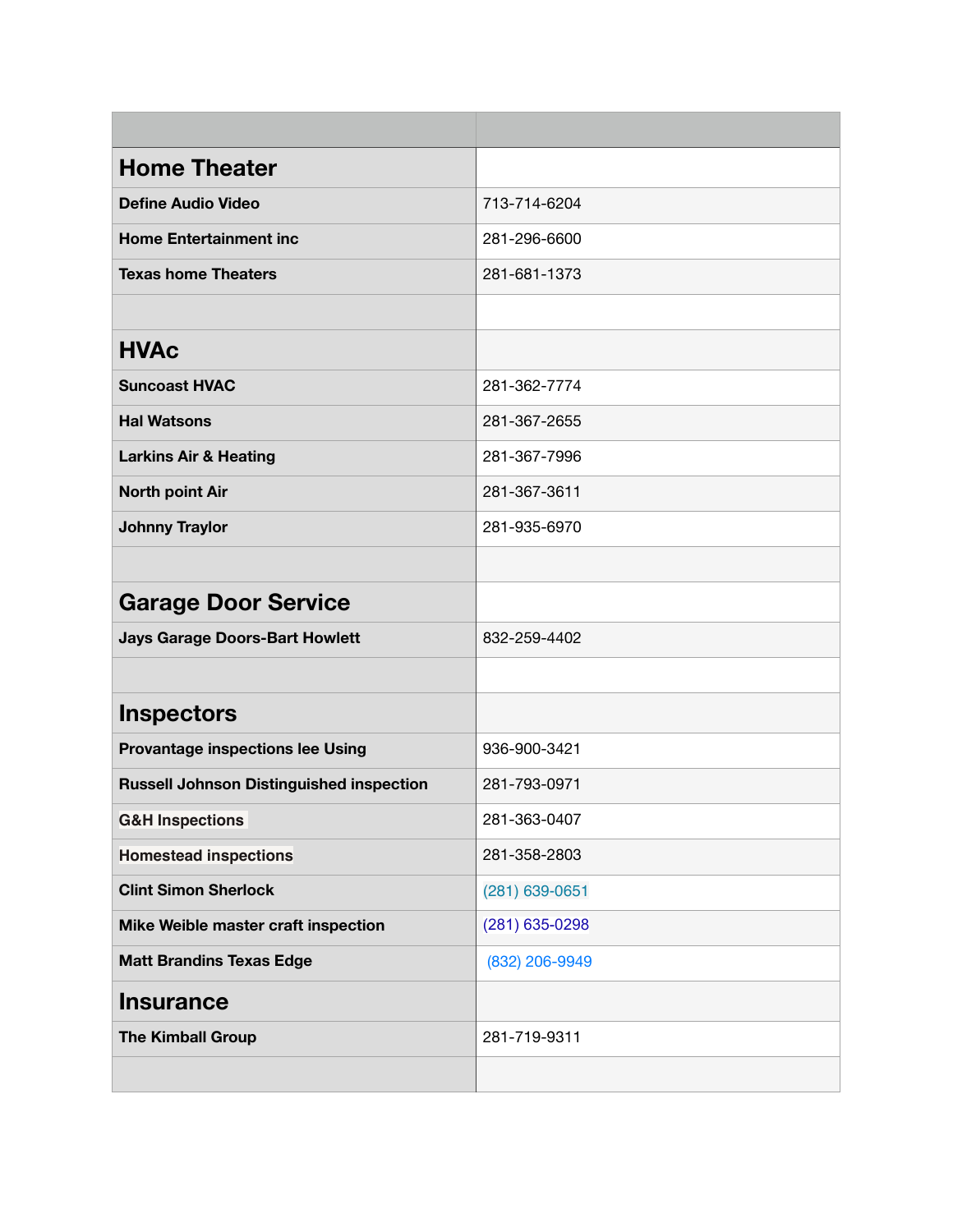| <b>Lawn Services</b>                         |                |
|----------------------------------------------|----------------|
| <b>Eduardo Chavez</b>                        | 832-865-7462   |
| <b>Rays nursery</b>                          | 281-367-4156   |
|                                              |                |
| <b>Lawn Sprinkler</b>                        |                |
| <b>Woodlands irrigation</b>                  | 281-367-2716   |
| <b>John Cahill</b>                           | (281) 748-8956 |
| <b>Wesley Andres</b>                         | (713) 518-9394 |
| <b>Augustin</b>                              | (832) 527-0788 |
|                                              |                |
| <b>Lenders</b>                               |                |
| Erik Maya Cherry Creek mortgage              | 281-447-2377   |
| Lee hunt Loan Depot                          | 713-677-4101   |
| <b>Traci Voss Crystal Clear mortgage</b>     | 281-467-1846   |
|                                              |                |
| <b>locksmith</b>                             |                |
| <b>The Woodlands locksmith</b>               | 281-367-5863   |
| Pop-A-Lock                                   | 281-363-3442   |
| <b>Dawson</b>                                |                |
|                                              |                |
| <b>Maid Services</b>                         |                |
| Abigail mendoza                              | 936-499-9822   |
| <b>Amazing Maids</b>                         | 281-298-6345   |
| <b>Clean as a Whistle</b>                    | 713-784-4648   |
| <b>Mayday maid &amp; Janitorial Services</b> | 832-813-0444   |
|                                              |                |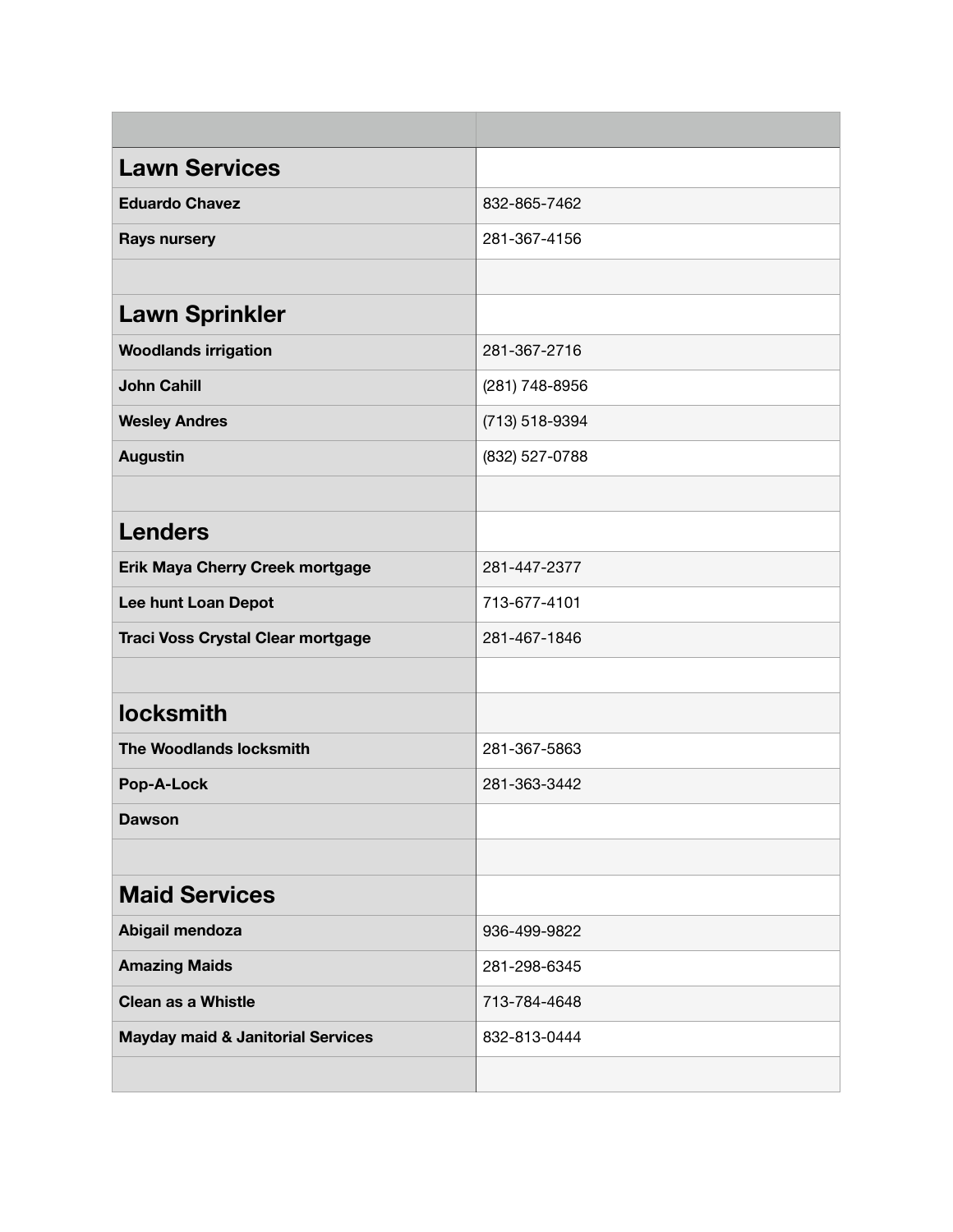| <b>Moving Companies</b>              |                |
|--------------------------------------|----------------|
| <b>Woodlsna Moving &amp; Storage</b> | 281-362-9559   |
| <b>Jonahs movers</b>                 | (832) 728-6675 |
| <b>Painting</b>                      |                |
| <b>Carlos Mendoza</b>                | 832-715-6748   |
|                                      |                |
| <b>Party Rentals</b>                 |                |
| <b>Party machines</b>                | 832-797-0057   |
| Mr. margarita                        | 281-639-0090   |
|                                      |                |
| <b>Pest Controls</b>                 |                |
| <b>Bugstopper</b>                    | 281-363-3000   |
| Abears (bees & wild animal)          | 936-588-2465   |
| <b>Ballards</b>                      | 281-821-2847   |
| Rick magnolia pest                   |                |
| <b>ALL pest</b>                      |                |
|                                      |                |
| <b>Plumber</b>                       |                |
| <b>JD precision Plumbing</b>         | 936-228-5000   |
| <b>Milton Frank Plumbing</b>         | 281-370-8005   |
| <b>Wolfhagen Plumbint</b>            | 281-367-1992   |
| <b>Woodlands Plumbing</b>            | 281-367-8972   |
|                                      |                |
|                                      |                |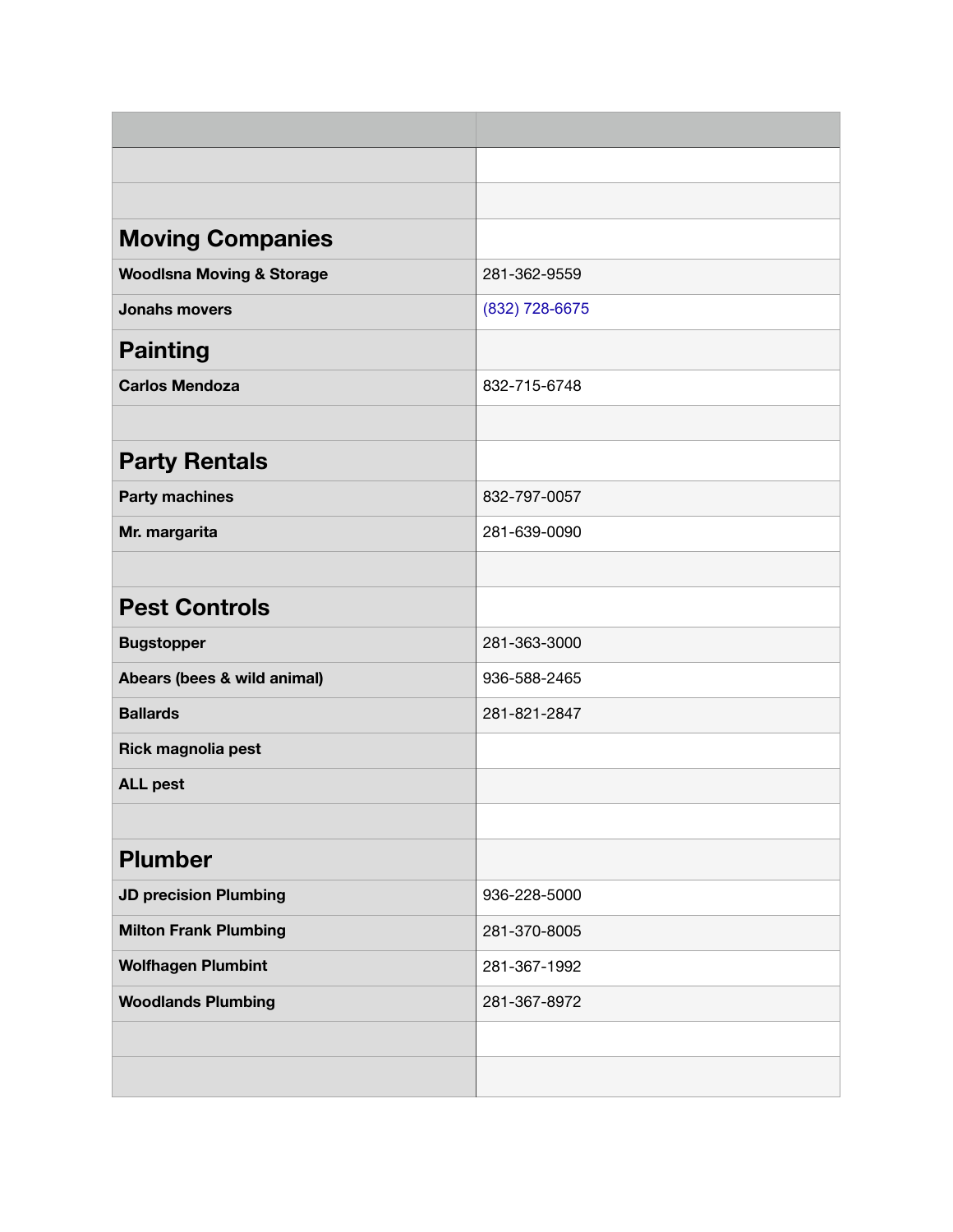| <b>Pool Builders</b>                      |                |
|-------------------------------------------|----------------|
| <b>Custom Pool Concepts</b>               | 936-321-2233   |
| <b>Cypress pools</b>                      | 281-367-6113   |
| Iguana                                    | 281-350-5252   |
| <b>Rembrandt</b>                          | 281-367-4040   |
|                                           |                |
| <b>Pool inspection</b>                    |                |
| <b>Champion pools</b>                     | 281-367-6118   |
| <b>Texsun pools</b>                       | 281-320-8242   |
| <b>Tims pools</b>                         | 936-756-8990   |
| <b>Wise pools</b>                         | 281-363-9473   |
| <b>Pinch A Penny</b>                      | (832) 757-1787 |
|                                           |                |
| <b>Pool Service</b>                       |                |
| <b>Make Em Blue</b>                       | 832-465-5104   |
| <b>Hometown Pools</b>                     | 281-367-4981   |
| <b>Mark Morrison</b>                      |                |
|                                           |                |
| <b>Power Washing</b>                      |                |
| <b>Fire house</b>                         | 281-367-1872   |
| Woodlands Window cleaning & pressure wash | 281-367-5170   |
| <b>Texas precision Washing</b>            | 936-647-3411   |
|                                           |                |
| <b>Recycle Center</b>                     |                |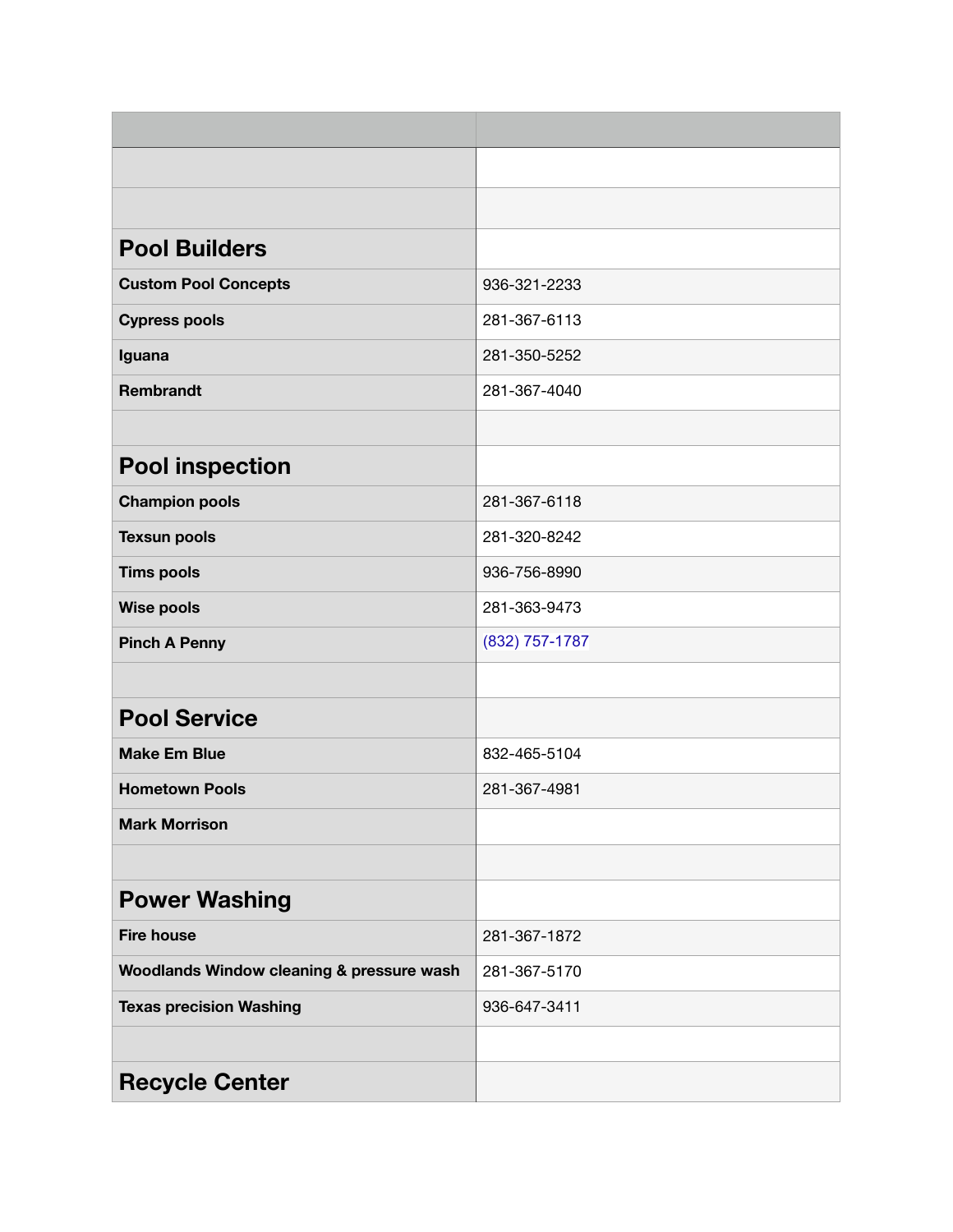| <b>Montgomery County recycling</b>     | 281-367-7283 |
|----------------------------------------|--------------|
| <b>Woodlands Recycling</b>             | 281-210-3900 |
|                                        |              |
|                                        |              |
| <b>Remodleing 7 Repair Work</b>        |              |
| <b>Gary Weatherly</b>                  | 281-703-8088 |
| <b>Alpha Construction</b>              | 281-399-4400 |
| <b>Consider it done</b>                | 713-261-5174 |
| <b>Marty Zamarripa</b>                 | 281-772-1114 |
| <b>Wendell Wish</b>                    | 832-496-1972 |
|                                        |              |
| <b>Removal of junk</b>                 |              |
| 1800-Got Junk                          | 800-462-5265 |
|                                        |              |
| <b>Roofing</b>                         |              |
| A-1 Roofing                            | 281-367-2828 |
| <b>American Roofing</b>                | 281-367-7666 |
| <b>Rite Roofing</b>                    | 281-701-7696 |
|                                        |              |
| <b>Sealer &amp; Caulker</b>            |              |
| <b>AIRMOW</b>                          | 281-991-9992 |
| <b>Stucco Repair &amp; Replacement</b> |              |
| <b>Buffalo Stucco &amp; Stone</b>      | 713-203-7277 |
| <b>Beth harbison</b>                   |              |
|                                        |              |
| <b>Septic Companies</b>                |              |